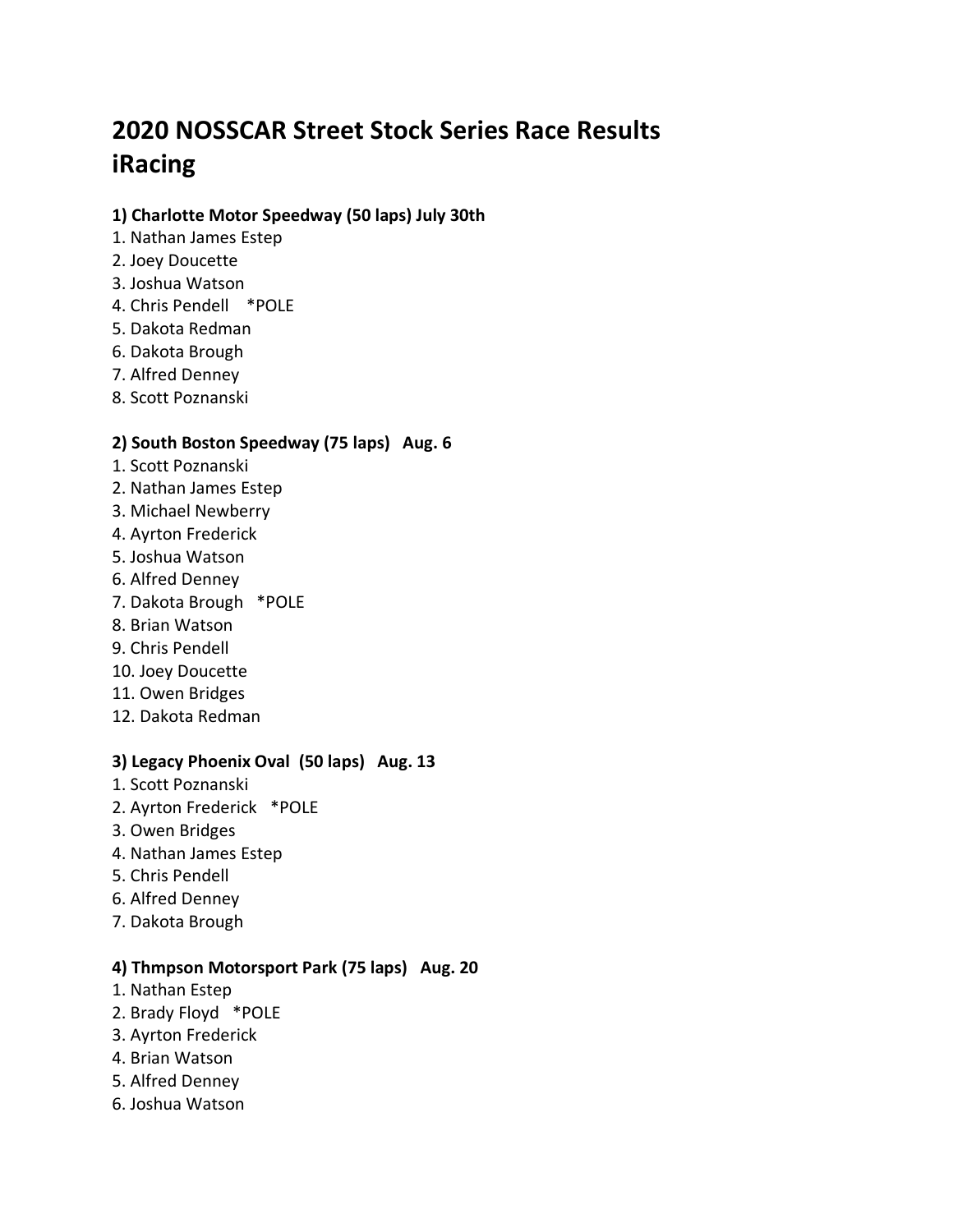7. Scott Poznanski 8. Dakota Brough 9. Chris Pendell 10. Dakota Redman

# **5) Oxford Plains (75 laps) Aug. 27**

- 1. Nathan Estep
- 2. Ayrton Frederick
- 3. Brian Watson
- 4. Alfred Denney
- 5. Owen Bridges
- 6. Chris Pendell
- 7. Scott Poznanski
- 8. Robert Babcock
- 9. Michael Williams
- 10. Brady Floyd
- 11. Joshua Watson
- 12. Dave Marks Jr.
- 13. Dakota Brough \*POLE

#### **6) Charlotte Roval (25 laps) Sept. 3**

- 1. Brady Floyd
- 2. Nathan Estep \*POLE
- 3. Scott Poznanski
- 4. Alfred Denney
- 5. Brian Watson
- 6. Joshua Watson
- 7. Dave Marks Jr.
- 8. Ayrton Frederick
- 9. Dakota Brough
- 10. Dylan McDonald
- 11. Chris Pendell

#### **7) Tsukuba Outer Oval (60 laps) Sept. 3**

- 1. Dakota Brough
- 2. Brian Watson
- 3. Brady Floyd
- 4. Joshua Watson \*POLE
- 5. Scott Poznanski
- 6. Nathan Estep
- 7. Alfred Denney
- 8. Dave Marks Jr.
- 9. Owen Bridges
- 10. Bryan Wiggins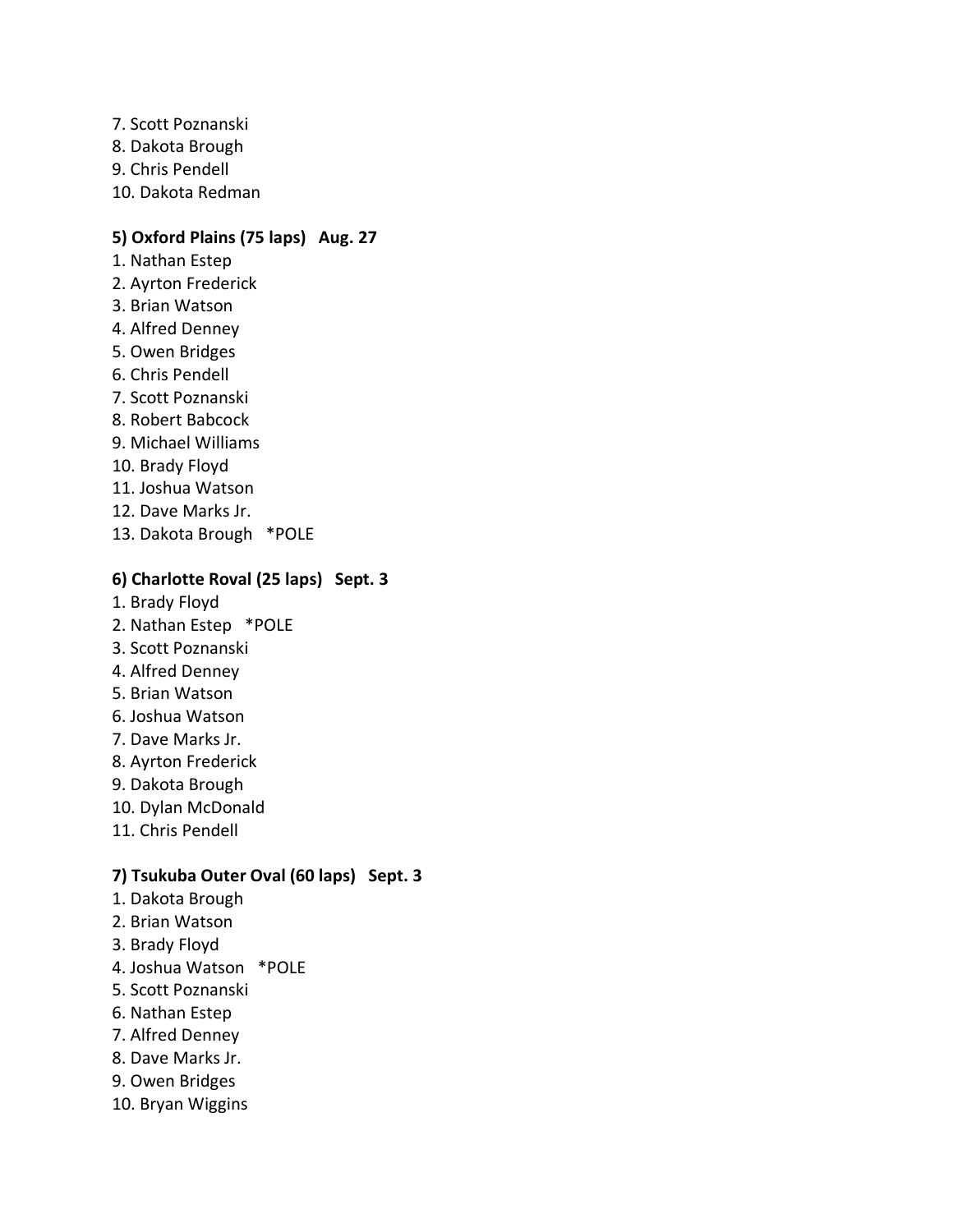# **8) Lanier Speedway (60 laps) Sept. 10**

- 1. Scott Poznanski \*POLE
- 2. Dakota Brough
- 3. Nathan Estep
- 4. Ayrton Frederick
- 5. Alfred Denney
- 6. Brady Floyd
- 7. Jason Estep

#### **9) Concord Speedway (75 laps) Sept. 17**

- 1. Ayrton Frederick
- 2. Nathan Estep
- 3. Scott Poznanski
- 4. Dawson Wadlington
- 5. Brian Watson
- 6. Alfred Denney
- 7. Brady Floyd
- 8. Joshua Watson
- 9. Dakota Brough \*POLE

# **10) Bullring (100 laps) Sept. 24**

- 1. Ayrton Frederick
- 2. Scott Poznanski
- 3. Brady Floyd
- 4. Dakota Brough
- 5. Dawson Wadlington
- 6. Jason Estep
- 7. Alfred Denney \*POLE
- 8. Brian Watson
- 9. Joshua Watson
- 10. Nathan Estep

# **11) Legacy Phoenix Road Course (40 laps) Oct. 1**

- 1. Ayrton Frederick \*POLE
- 2. Brady Floyd
- 3. Nathan Estep
- 4. Dakota Brough
- 5. Alfred Denney
- 6. Jason Estep
- 7. Scott Poznanski
- 8. Wesley Strait
- 9. Dylan McDonald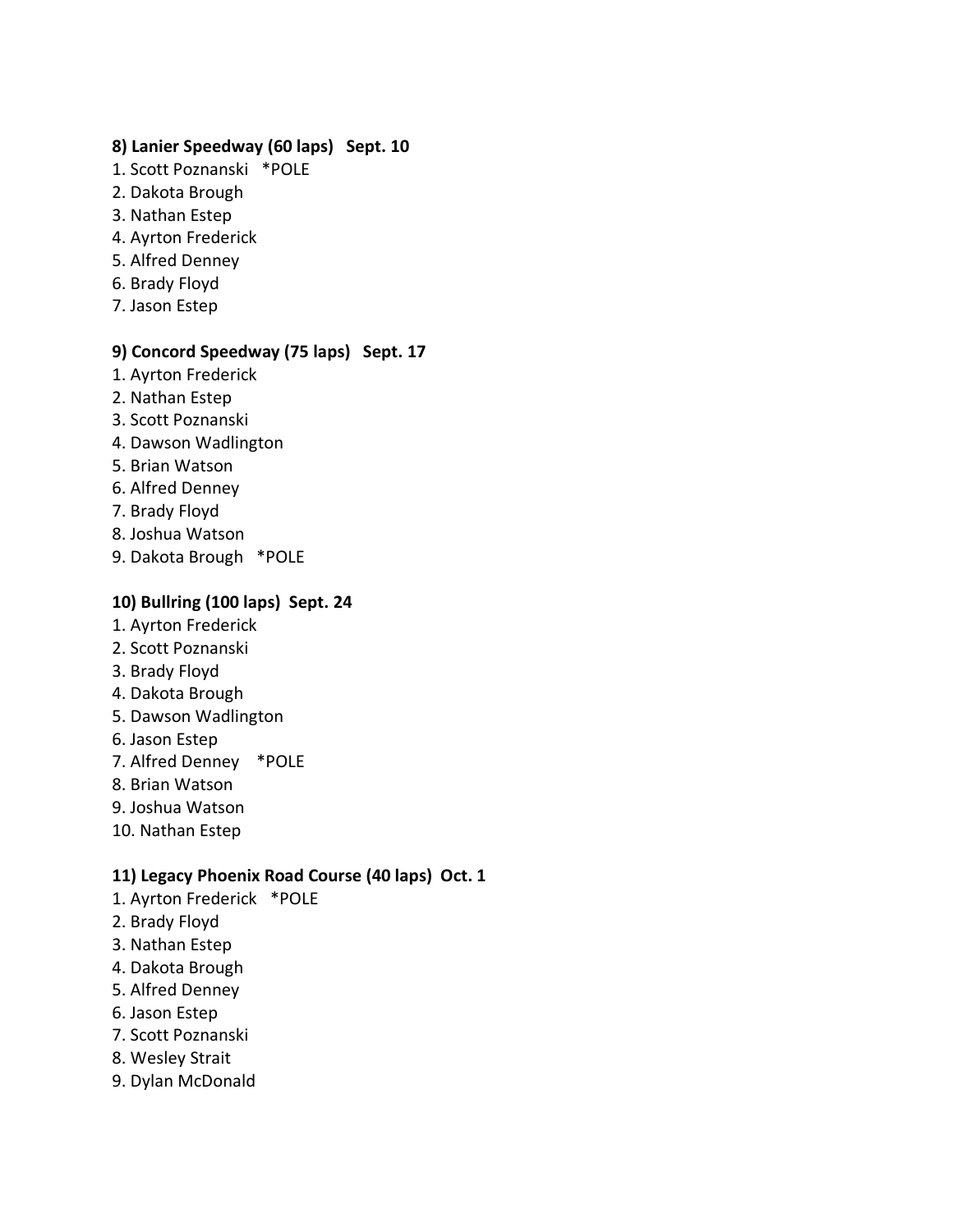# **12) USA International Raceway (60 laps) Oct. 8**

- 1. Brady Floyd
- 2. Nathan Estep
- 3. Scott Poznanski
- 4. Wesley Strait \*POLE
- 5. Alfred Denney
- 6. Ayrton Frederick
- 7. Dakota Brough
- 8. Scott Newberry

# **13) Legacy Phoenix Oval (50 laps) Oct. 15**

- 1. Ayrton Frederick
- 2. Nathan Estep
- 3. Alfred Denney
- 4. Scott Poznanski \*POLE
- 5. Wesley Strait
- 6. Brady Floyd
- 7. Michael Williams
- 8. Dakota Brough

# **14) North Wilkesboro (60 laps) Oct. 22**

- 1. Nathan Estep \*POLE
- 2. Brady Floyd
- 3. Wesley Strait
- 4. Alfred Denney
- 5. Jason Estep
- 6. Scott Poznanski
- 7. Ayrton Frederick

# **15) Myrtle Beach (60 laps) Oct. 29**

- 1. Nathan Estep \*POLE
- 2. Wesley Strait
- 3. Scott Poznanski
- 4. Jason Estep
- 5. Alfred Denney

# **2020 NOSSCAR Street Stock Series Final Standings**

- 1. #55 Nathan James Estep: 275 pts \*5 wins
- 2. #66 Ayrton Frederick: 245 pts \*4 wins
- 3. #22 Scott Poznanski: 238 pts \*3 wins
- 4. #20 Brady Floyd: 215 pts \*2 wins
- 5. #21 Alfred Denney: 207 pts
- 6. #52 Dakota Brough: 198 pts \*1 win